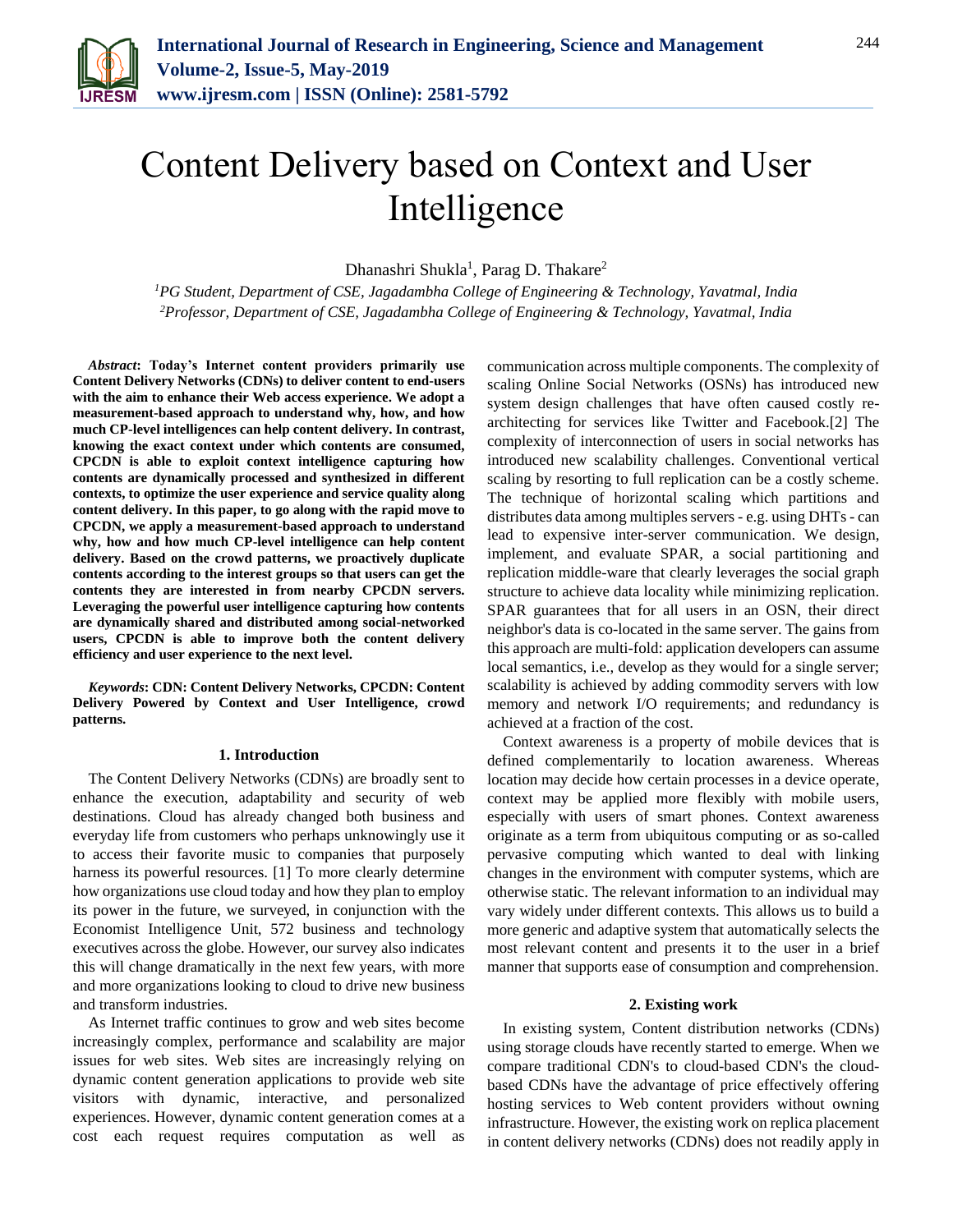

the cloud. In this paper, we investigated the combined problem of building distribution paths and placing Web server replicas in cloud CDNs to minimize the price incurred on the CDN providers while satisfying Quality of Service requirements for user requests. We develop a suite of offline, online-static and online-dynamic heuristic algorithms that take as input network topology and work load information such as user location and request rates. [6] We then evaluate the heuristics via Web tracebased simulation, and show that our heuristics behave very close to optimal under various network conditions.

Online social network is emerging as a promising alternative for users to directly access video contents. [4] By allowing users to import videos and re-share them through the social connections, a large number of videos are available to users in the online social network. The quick growth of the usergenerated videos provides huge potential for users to find the ones that interest them; while the convergence of online social network service and online video sharing service makes it possible to perform recommendation using social factors and content factors jointly. In this paper, we design a dual socialcontent recommendation framework to suggest users which videos to import or re-share in the online social network. Here, we first propose a user-content matrix update approach which updates and fills in cold user-video entries to provide the basics for the recommendation. Then, based on the updated usercontent matrix, we build a joint social-content space to measure the relevance between users and videos, which can provide a high accuracy for video importing and re-sharing recommendation.

The disadvantages of the existing are it is difficult, if not impossible, for conventional CDNs to leverage the inherent user-content preference pattern and user-user social influence to optimize user experience and service quality. This is not efficient for today's content delivery, where users show predictable preference of contents. This however has not solved the fundamental problem. It is not easy to query data stored as key-value pairs.

## **3. Proposed work**

In this, the system presents the change of today's content delivery motivating content providers to build their own CPCDNs and the framework of a CPCDN, where content context and user information can be utilized for more intelligent content delivery. A content delivery network or content distribution network (CDN) is a large distributed system of servers deployed in multiple data centers across the Internet. The objective of a CDN is to serve content to end-users with high availability and high performance. CDNs serve a large part of the Internet content today, including web objects (text, graphics and scripts), downloadable objects (media files, software, and documents), applications (e-commerce, portals), live streaming media, on-demand streaming media, and social networks. Content providers such as e-commerce vendors and media companies pay CDN operators to deliver their content to

their audience of end-users. In turn, a CDN pays ISPs, carriers, and network operators for hosting its servers in their data centers. This paper proposes CPCDN delivery strategies based on context and user intelligences. On one hand, it designs the content replication and the user request schedule strategies by knowing the importance of contents when they are delivered in different contexts; on the other hand, we let the CPCDN predict the popularity of contents that are shared among socialnetworked users, for better network resource allocation. Other purpose of this paper is to show that there are indeed potential benefits in exploiting CP-level intelligence in content delivery.

A CDN provides better performance through caching or replicating content over some mirrored Web servers (i.e. surrogate servers) strategically placed at different locations in order to deal with the unexpected spike in Web content requests, which is often termed as flash crowd or Slashdot effect. The users are redirected to the surrogate server nearest to them. This helps to decrease network impact on the response time of user requests. In the context of CDNs, content refers to any digital data resources and it consists of two main parts: the encoded media and metadata. The encoded media consist of dynamic, static, and continuous media data (e.g. video, audio, images, documents, and Web pages). Metadata is the content description that allows identification, discovery, and management of multimedia data, and also facilitates the analysis of multimedia data. Content can be pre-recorded or retrieved from live sources; it can be persistent or transient data within the system. The basic three components of a CDN architecture are – content provider, CDN provider and endusers. A content provider is one who delegates the URI name space of the Web objects to be distributed. The origin server of the content provider holds those objects. A CDN provider is an organization or company that provides infrastructure services to content providers in order to deliver content in a well-timed and reliable manner. Clients or End-users are the entities who access content from the content provider's website. The CDN providers' uses caching and/or replica servers located in different geographical locations to replicate content. CDN cache servers are also known as surrogates or edge servers.

The advantages of proposed paper are: Our measurement study also shows that certain social behaviors among online social-network users have great impact on whether contents will become popular, and if so, among which group of users. The idea of CPCDN can significantly improve conventional CDNs for context-aware and social content delivery. The CPCDN is able to utilize the context intelligence and user intelligence to not only optimize the under-layer content delivery strategies, but also improve the understanding of upper-layer content characteristics. CPCDN strategy can schedule the requests to servers well according to their capacity and loads, so that servers will not be overwhelmed by the requests.